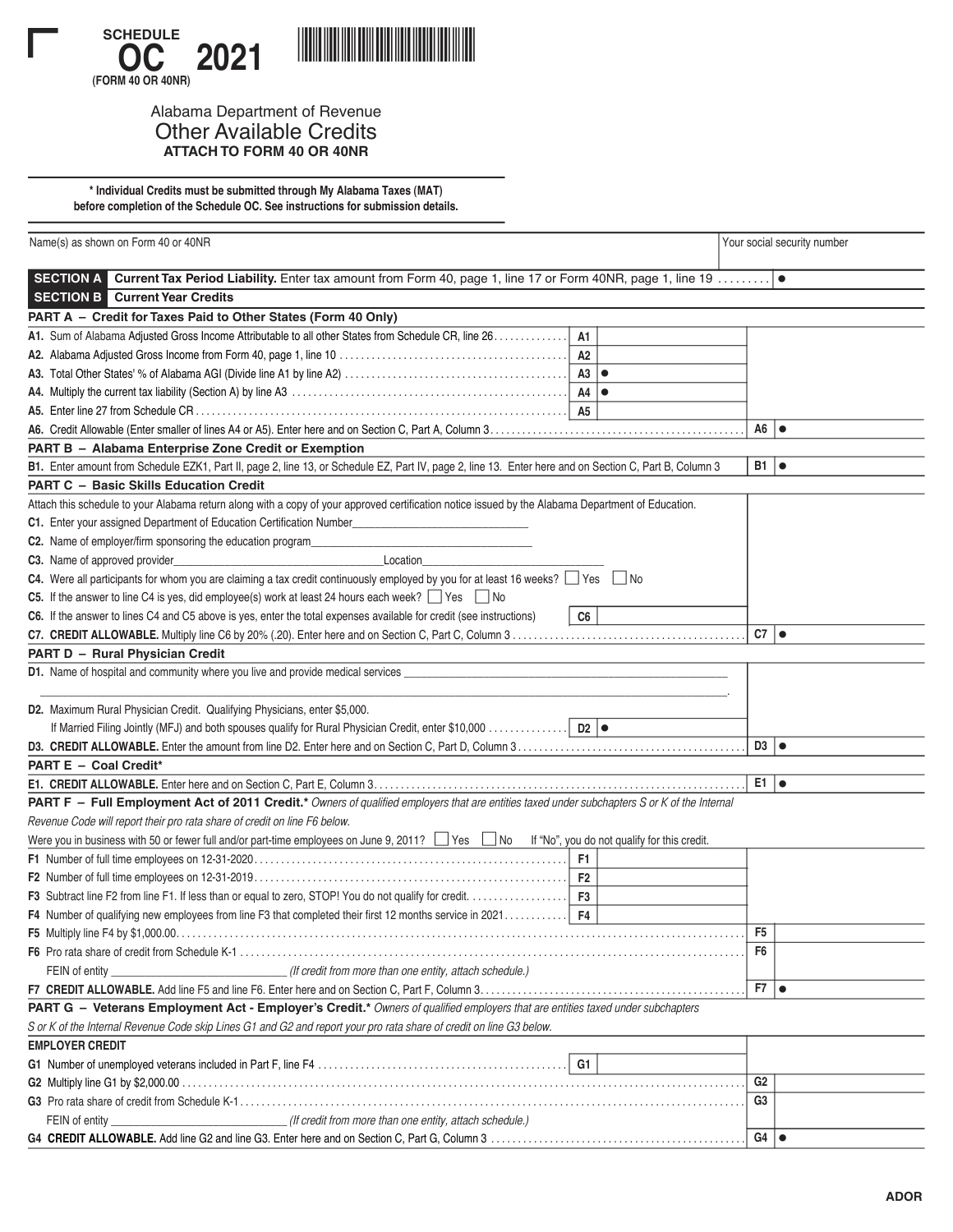

| PART H - Veterans Employment Act - Business Startup Expense Credit.* For owners of qualified employers that are entities taxed under subchapters S or K of the Internal    |                   |         |                 |
|----------------------------------------------------------------------------------------------------------------------------------------------------------------------------|-------------------|---------|-----------------|
| Revenue Code skip Lines H1 through H4 and report your pro rata share of credit on line H5 below.                                                                           |                   |         |                 |
| Did this business start up after April 2, 2012? Yes No If "No", you do not qualify for this credit.                                                                        |                   |         |                 |
| <b>BUSINESS START-UP EXPENSES CREDIT</b>                                                                                                                                   |                   |         |                 |
| H1 Name and business ID number                                                                                                                                             |                   |         |                 |
|                                                                                                                                                                            | H2                |         |                 |
|                                                                                                                                                                            | H <sub>3</sub>    | \$2,000 |                 |
|                                                                                                                                                                            | H4                |         |                 |
|                                                                                                                                                                            |                   |         | H <sub>5</sub>  |
| FEIN of entity __________________________________(If credit from more than one entity, attach schedule.)                                                                   |                   |         |                 |
|                                                                                                                                                                            |                   |         | H6              |
| PART I - Credit for Taxes paid to a Foreign Country (For Form 40 Only) Note: All dollar figures must be in U.S. dollars.                                                   |                   |         |                 |
| I1 S Corporation/Partnership/Estate/Trust Name ●<br><u> 1980 - Jan Barnett, fransk politik (d. 1980)</u>                                                                   |                   |         |                 |
| $12$ FEIN $\bullet$                                                                                                                                                        |                   |         |                 |
|                                                                                                                                                                            |                   |         |                 |
|                                                                                                                                                                            | 4                 |         |                 |
|                                                                                                                                                                            | $15$ $\bullet$    |         |                 |
| <b>I6</b> Alabama tax imposed on the pro rata share of income from foreign operations as reported on line 15                                                               | 16   <b>e</b>     |         |                 |
| I7 Pro rata share of tax due the foreign country as shown on that country's tax return                                                                                     | 7                 |         |                 |
|                                                                                                                                                                            | 18 ∣●             |         |                 |
|                                                                                                                                                                            |                   |         | 19<br>$\bullet$ |
| PART J - Qualified Irrigation System/Reservoir System Tax Credit* (Any unused Qualified Irrigation System/Reservoir System Tax Credit may be carried forward for a maximum |                   |         |                 |
| of 5 years.)                                                                                                                                                               |                   |         |                 |
| Type of Credit:                                                                                                                                                            |                   |         |                 |
| Select either the purchase or conversion of irrigation system checkbox or the construction of reservoir checkbox. You cannot select both.                                  |                   |         |                 |
| However, the pro-rata share of credit checkbox can be selected in addition to either.                                                                                      |                   |         |                 |
| ● Purchase or conversion of irrigation system. Complete lines J1 through J6 and J11 through J13 below. Skip lines J7 through J10.                                          |                   |         |                 |
| Construction of reservoir. Skip lines J1 through J6 and complete lines J7 through J13 below.<br>$\bullet$                                                                  |                   |         |                 |
| • Pro-rata share of credit from Subchapter S or K. Complete lines J12 through J13 below.                                                                                   |                   |         |                 |
|                                                                                                                                                                            | $J1$ $\bullet$    |         |                 |
|                                                                                                                                                                            | $J2 \mid \bullet$ |         |                 |
|                                                                                                                                                                            | $J3 \mid \bullet$ |         |                 |
|                                                                                                                                                                            | $J4 \mid \bullet$ |         |                 |
|                                                                                                                                                                            | $J5$ $\bullet$    |         |                 |
|                                                                                                                                                                            | $J6$ $\bullet$    |         |                 |
|                                                                                                                                                                            | $J7 \mid \bullet$ |         |                 |
|                                                                                                                                                                            | $J8 \mid \bullet$ |         |                 |
| J9 Multiply line J7 by 10% (.10) not to exceed \$50,000                                                                                                                    | J9                |         |                 |
|                                                                                                                                                                            | $J10$ $\bullet$   |         |                 |
|                                                                                                                                                                            | $J11$ $\bullet$   |         |                 |
|                                                                                                                                                                            | $J12$ $\bullet$   |         |                 |
| FEIN of entity ●                                                                                                                                                           |                   |         |                 |
|                                                                                                                                                                            |                   |         | $J13$ $\bullet$ |
| PART K - Alabama Accountability Tax Credit - School Transfer Credit                                                                                                        |                   |         |                 |
| K1 Enter total cost of attending nonfailing public school or nonpublic school from Schedule AATC, Line 37. Enter here and on Section C, Part K, Column 3                   |                   |         | $K1$ $\bullet$  |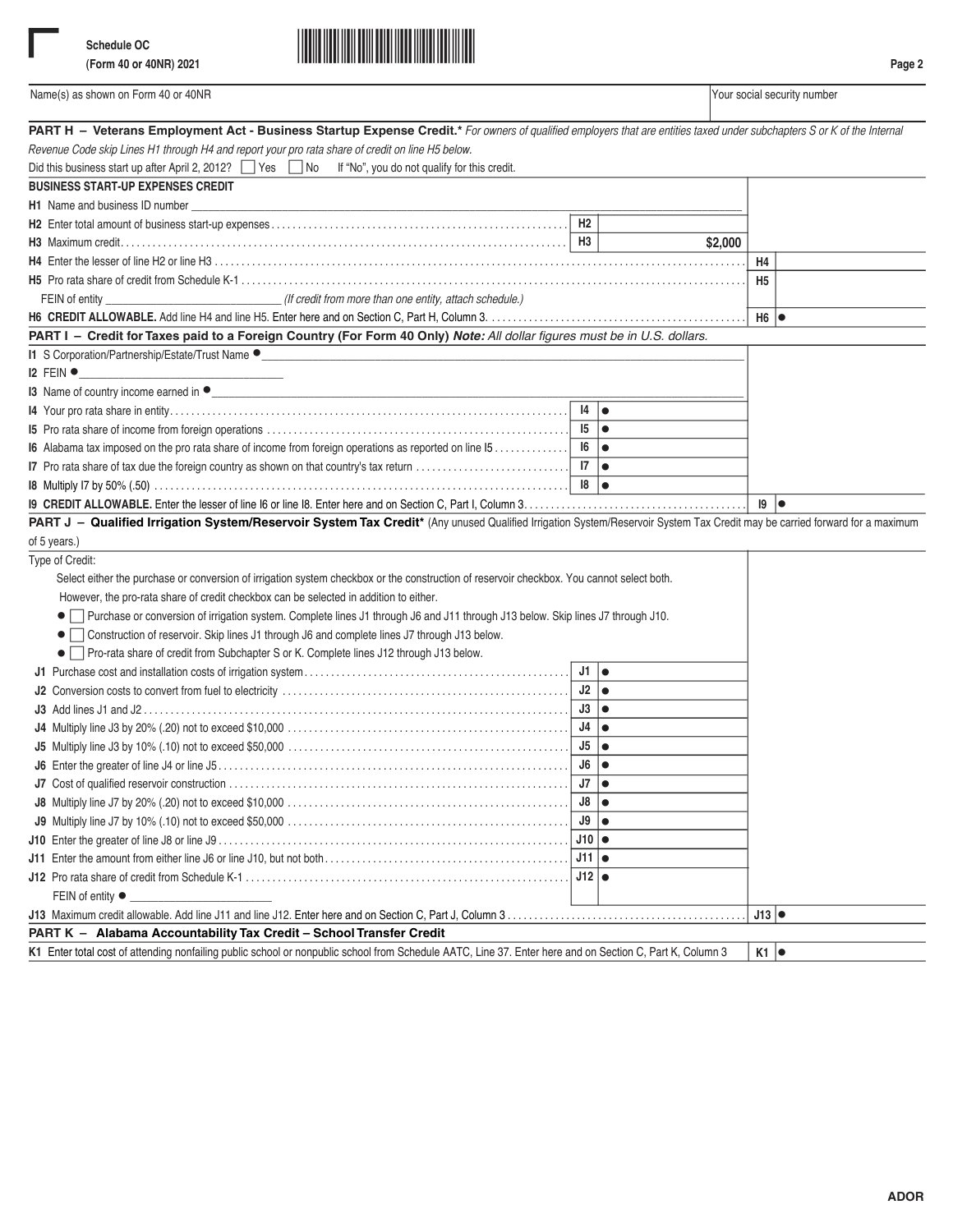

|                    |                                                                                 | PART L - Alabama Accountability Act Credit - Scholarship Granting Organization (SGO) portion (Any unused Alabama Accountability Act Credit - Scholarship Granting                                                                                                                           |                                                                                                                      |                |                                                                                                  |                |                                                          |
|--------------------|---------------------------------------------------------------------------------|---------------------------------------------------------------------------------------------------------------------------------------------------------------------------------------------------------------------------------------------------------------------------------------------|----------------------------------------------------------------------------------------------------------------------|----------------|--------------------------------------------------------------------------------------------------|----------------|----------------------------------------------------------|
|                    | Organization (SGO) portion may be carried forward for a maximum of 3 years.)    |                                                                                                                                                                                                                                                                                             |                                                                                                                      |                |                                                                                                  |                |                                                          |
|                    | L1 Name of Scholarship Granting Organization: •                                 |                                                                                                                                                                                                                                                                                             |                                                                                                                      |                |                                                                                                  |                |                                                          |
|                    |                                                                                 |                                                                                                                                                                                                                                                                                             |                                                                                                                      |                |                                                                                                  |                |                                                          |
|                    |                                                                                 |                                                                                                                                                                                                                                                                                             |                                                                                                                      | L3             |                                                                                                  |                |                                                          |
|                    |                                                                                 | $\bullet$                                                                                                                                                                                                                                                                                   |                                                                                                                      |                |                                                                                                  |                |                                                          |
|                    |                                                                                 |                                                                                                                                                                                                                                                                                             |                                                                                                                      | L4             |                                                                                                  |                |                                                          |
|                    | FEIN of entity ●                                                                |                                                                                                                                                                                                                                                                                             |                                                                                                                      |                |                                                                                                  |                |                                                          |
|                    |                                                                                 |                                                                                                                                                                                                                                                                                             |                                                                                                                      |                | $\bullet$                                                                                        |                |                                                          |
|                    |                                                                                 |                                                                                                                                                                                                                                                                                             |                                                                                                                      |                |                                                                                                  | L6<br>L7       | $\bullet$<br>\$50,000                                    |
|                    |                                                                                 |                                                                                                                                                                                                                                                                                             |                                                                                                                      |                |                                                                                                  |                |                                                          |
|                    |                                                                                 |                                                                                                                                                                                                                                                                                             |                                                                                                                      |                |                                                                                                  | L8<br>L9       | $\bullet$<br>$\bullet$                                   |
|                    |                                                                                 | L9 MAXIMUM CREDIT ALLOWABLE FOR PRIOR YEAR CREDIT CARRYFORWARD. Subtract L8 from L6. Enter here and on line L10a, Column 3<br>L10 Calculation of Allowable Prior Year Credit Carryforward - enter here and on Section D. If Part L, line L9 is equal to zero, do not complete this section. |                                                                                                                      |                |                                                                                                  |                |                                                          |
|                    | Column 1                                                                        | Column <sub>2</sub>                                                                                                                                                                                                                                                                         | Column 3                                                                                                             |                | Column 4                                                                                         |                | Column 5                                                 |
|                    | <b>Credit Year</b>                                                              | <b>Credit Carryforward</b>                                                                                                                                                                                                                                                                  | <b>Credit Limitation</b><br>(Line L10a, Col. 3 equals line L9.                                                       |                | <b>Maximum Credit Carryforward</b><br><b>Available This Year</b>                                 |                | <b>Unused Credit Limitation</b>                          |
|                    | (YYYY)                                                                          | Available                                                                                                                                                                                                                                                                                   | Lines L10b, L10c, & L10d, Col. 3 equal<br>Col. 5, prior row)                                                         |                | (Lesser of Col. 2 or Col. 3)                                                                     |                | (Col. 3 minus Col. 4)                                    |
| $L10a$ $\bullet$   |                                                                                 |                                                                                                                                                                                                                                                                                             |                                                                                                                      | $\bullet$      |                                                                                                  |                |                                                          |
| $L10b$ $\bullet$   |                                                                                 |                                                                                                                                                                                                                                                                                             |                                                                                                                      | $\bullet$      |                                                                                                  |                |                                                          |
| $L10c$ $\bullet$   |                                                                                 |                                                                                                                                                                                                                                                                                             |                                                                                                                      |                |                                                                                                  |                |                                                          |
|                    |                                                                                 | L10d Maximum Credit Carryforward Available. Sum of Column 4, line L10a, L10b, and L10c                                                                                                                                                                                                      |                                                                                                                      |                |                                                                                                  |                |                                                          |
|                    |                                                                                 |                                                                                                                                                                                                                                                                                             |                                                                                                                      |                |                                                                                                  |                |                                                          |
|                    | PART M - Alabama Adoption Tax Credit                                            |                                                                                                                                                                                                                                                                                             |                                                                                                                      |                |                                                                                                  |                |                                                          |
|                    |                                                                                 |                                                                                                                                                                                                                                                                                             |                                                                                                                      |                |                                                                                                  |                |                                                          |
|                    |                                                                                 |                                                                                                                                                                                                                                                                                             |                                                                                                                      | M2             | \$1,000                                                                                          |                |                                                          |
|                    |                                                                                 |                                                                                                                                                                                                                                                                                             |                                                                                                                      |                |                                                                                                  | $M3$ $\bullet$ |                                                          |
|                    |                                                                                 | PART N - 2013 Alabama Historic Rehabilitation Tax Credit* - For project numbers prior to 2018. (Any unused 2013 Alabama Historic Rehabilitation Tax Credit may be carried for-                                                                                                              |                                                                                                                      |                |                                                                                                  |                |                                                          |
|                    | ward for a maximum of 10 years.)                                                |                                                                                                                                                                                                                                                                                             |                                                                                                                      |                |                                                                                                  |                |                                                          |
|                    | N1 Amount of tax credit certificate for any project placed in service this year |                                                                                                                                                                                                                                                                                             |                                                                                                                      |                |                                                                                                  |                |                                                          |
|                    | <b>Project Number</b>                                                           | Date Placed In Service                                                                                                                                                                                                                                                                      | <b>Credit Amount</b>                                                                                                 |                |                                                                                                  |                |                                                          |
| N1a                |                                                                                 | $\bullet$<br>$\bullet$                                                                                                                                                                                                                                                                      |                                                                                                                      |                |                                                                                                  |                |                                                          |
| N1b                |                                                                                 | $\bullet$<br>$\bullet$                                                                                                                                                                                                                                                                      |                                                                                                                      |                |                                                                                                  |                |                                                          |
| N1c                |                                                                                 | $\bullet$<br>$\bullet$                                                                                                                                                                                                                                                                      |                                                                                                                      |                |                                                                                                  |                |                                                          |
|                    |                                                                                 |                                                                                                                                                                                                                                                                                             |                                                                                                                      |                | $\bullet$                                                                                        |                |                                                          |
|                    |                                                                                 |                                                                                                                                                                                                                                                                                             |                                                                                                                      | N2             | $\bullet$                                                                                        |                |                                                          |
|                    |                                                                                 |                                                                                                                                                                                                                                                                                             |                                                                                                                      | N3             |                                                                                                  |                |                                                          |
|                    | FEIN of entity $\bullet$                                                        |                                                                                                                                                                                                                                                                                             |                                                                                                                      |                |                                                                                                  | N4             |                                                          |
|                    |                                                                                 |                                                                                                                                                                                                                                                                                             |                                                                                                                      |                |                                                                                                  |                |                                                          |
|                    |                                                                                 | PART O - Career - Technical Dual Enrollment Credit (Any unused Career - Technical Dual Enrollment Credit may be carried forward for a maximum of 3 years.)                                                                                                                                  |                                                                                                                      |                |                                                                                                  |                |                                                          |
|                    |                                                                                 | 01 Amount Contributed this year (Department of Post-Secondary Education Tax Credit Certificate)                                                                                                                                                                                             |                                                                                                                      | 01             | ∣ ●                                                                                              |                |                                                          |
|                    |                                                                                 |                                                                                                                                                                                                                                                                                             |                                                                                                                      | O2             | $\bullet$                                                                                        |                |                                                          |
|                    |                                                                                 |                                                                                                                                                                                                                                                                                             |                                                                                                                      | 03             | $\bullet$                                                                                        |                |                                                          |
|                    | FEIN of entity $\bullet$                                                        |                                                                                                                                                                                                                                                                                             |                                                                                                                      |                |                                                                                                  |                |                                                          |
|                    |                                                                                 | O4 Current Year Credit Available. Add Lines O2 and O3. Enter here and on Section C, Part O, Column 2.                                                                                                                                                                                       |                                                                                                                      | $04$ $\bullet$ |                                                                                                  |                |                                                          |
|                    |                                                                                 |                                                                                                                                                                                                                                                                                             |                                                                                                                      |                |                                                                                                  | 05             | $\bullet$                                                |
|                    |                                                                                 |                                                                                                                                                                                                                                                                                             |                                                                                                                      |                |                                                                                                  | 06             | \$500,000                                                |
|                    |                                                                                 |                                                                                                                                                                                                                                                                                             |                                                                                                                      |                |                                                                                                  | 07             | $\bullet$                                                |
|                    |                                                                                 | O8 MAXIMUM CREDIT ALLOWABLE FOR PRIOR YEAR CREDIT CARRYFORWARD. Subtract line O7 from line O5. Enter here and on line O9a, Column 3                                                                                                                                                         |                                                                                                                      |                |                                                                                                  | O8             | $\bullet$                                                |
|                    |                                                                                 | O9 Calculation of Allowable Prior Year Credit Carryforward - enter here and on Section D. If Part O, line O8 is equal to zero, do not complete this section.                                                                                                                                |                                                                                                                      |                |                                                                                                  |                |                                                          |
|                    | Column 1                                                                        | Column 2                                                                                                                                                                                                                                                                                    | Column 3                                                                                                             |                | Column 4                                                                                         |                | Column 5                                                 |
|                    | <b>Credit Year</b><br>(YYYY)                                                    | <b>Credit Carryforward</b><br>Available                                                                                                                                                                                                                                                     | <b>Credit Limitation</b><br>(Line O9a, Col. 3 equals line O8. Lines<br>O9b - O9c, Col. 3 equal Col. 5, prior<br>row) |                | <b>Maximum Credit Carryforward</b><br><b>Available This Year</b><br>(Lesser of Col. 2 or Col. 3) |                | <b>Unused Credit Limitation</b><br>(Col. 3 minus Col. 4) |
| $09a$  ●           |                                                                                 |                                                                                                                                                                                                                                                                                             |                                                                                                                      | $\bullet$      |                                                                                                  |                |                                                          |
| $09b \mid \bullet$ |                                                                                 |                                                                                                                                                                                                                                                                                             |                                                                                                                      | $\bullet$      |                                                                                                  |                |                                                          |
| $09c$  ●           |                                                                                 |                                                                                                                                                                                                                                                                                             |                                                                                                                      | $\bullet$      |                                                                                                  |                |                                                          |

•

Maximum Credit Carryforward Available. Sum of Column 4, line O9a, O9b, and O9c ................... . . . **O9d**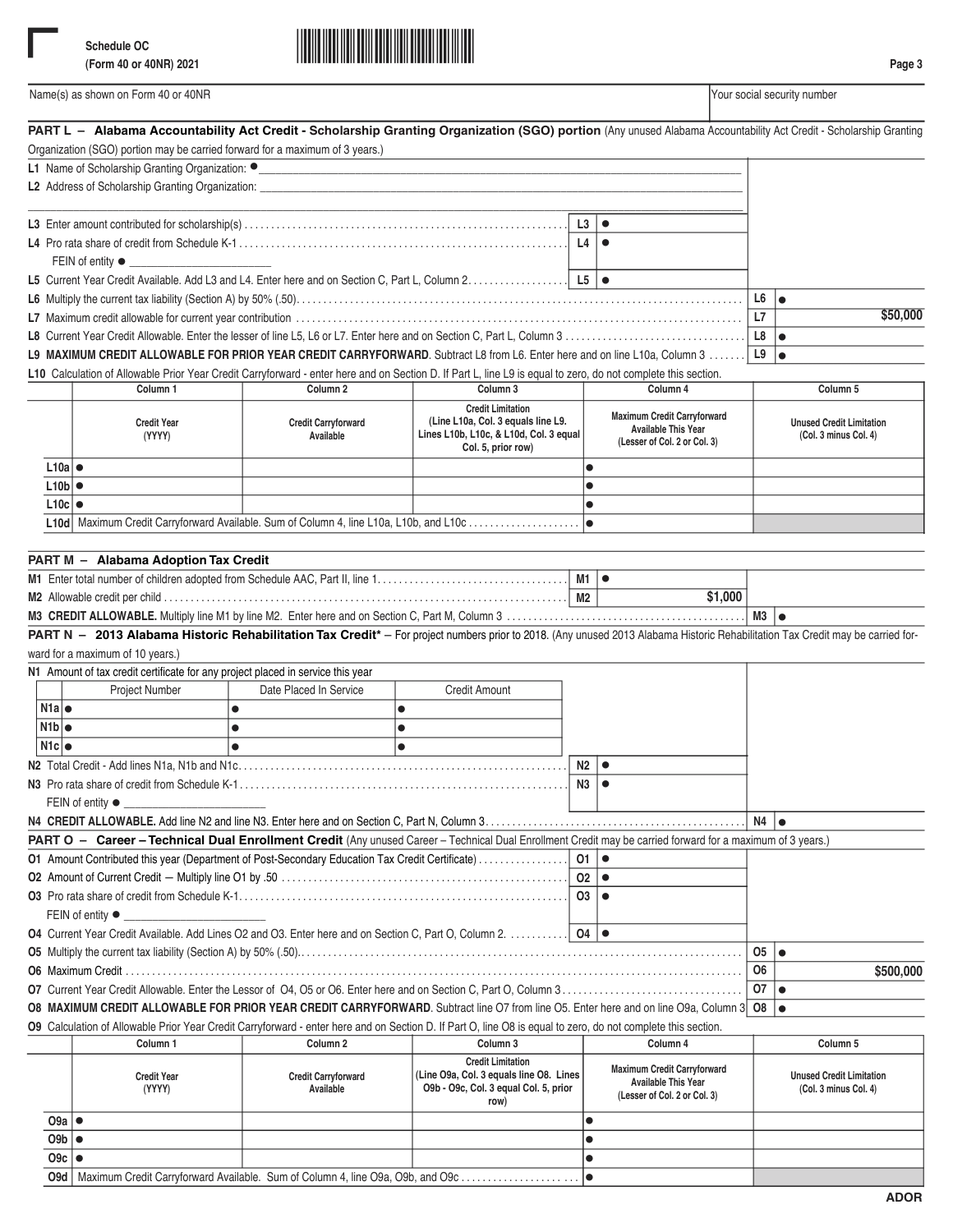

|                  | Name(s) as shown on Form 40 or 40NR                                                                                                                                                                          |                            |                                                                     |                                                                  | Your social security number     |
|------------------|--------------------------------------------------------------------------------------------------------------------------------------------------------------------------------------------------------------|----------------------------|---------------------------------------------------------------------|------------------------------------------------------------------|---------------------------------|
|                  | PART P - Investment Credit - Alabama Jobs Act (Any unused Investment Credits - Alabama Jobs Act may be carried forward for a maximum of 5 years.)                                                            |                            |                                                                     |                                                                  |                                 |
|                  | Project Number ●                                                                                                                                                                                             |                            |                                                                     |                                                                  |                                 |
|                  |                                                                                                                                                                                                              |                            |                                                                     | $P1$ $\bullet$                                                   |                                 |
|                  |                                                                                                                                                                                                              |                            |                                                                     | $P2 \mid \bullet$                                                |                                 |
|                  | FEIN of entity $\bullet$ _                                                                                                                                                                                   |                            |                                                                     |                                                                  |                                 |
|                  |                                                                                                                                                                                                              |                            |                                                                     |                                                                  | $P3$ $\bullet$                  |
|                  | PART Q - Port Credit - Alabama Renewal Act Credit (Unused Port Credit may be carried forward for a maximum of 5 years.)                                                                                      |                            |                                                                     |                                                                  |                                 |
|                  | In order to receive credit, please attach a copy of your Certification of Port Credit from the Alabama Department of Commerce.                                                                               |                            |                                                                     |                                                                  |                                 |
|                  | Company Name                                                                                                                                                                                                 |                            |                                                                     |                                                                  |                                 |
|                  | FEIN or SSN of Qualified Project <b>CONSUMERS</b>                                                                                                                                                            |                            |                                                                     |                                                                  |                                 |
|                  |                                                                                                                                                                                                              |                            |                                                                     | $Q1$ $\bullet$                                                   |                                 |
|                  |                                                                                                                                                                                                              |                            |                                                                     | $Q2$ $\bullet$                                                   |                                 |
|                  | FEIN of entity ● ___________________________(If credit from more than one entity, attach schedule.)                                                                                                          |                            |                                                                     |                                                                  |                                 |
|                  |                                                                                                                                                                                                              |                            |                                                                     |                                                                  | $Q3$ $\bullet$                  |
|                  | PART R - Alabama Renewal Act - Growing Alabama Credit (Any unused Growing Alabama Credit may be carried forward for a maximum of 5 years.)                                                                   |                            |                                                                     |                                                                  |                                 |
|                  |                                                                                                                                                                                                              |                            |                                                                     |                                                                  |                                 |
|                  |                                                                                                                                                                                                              |                            |                                                                     | $R1$ $\bullet$                                                   |                                 |
|                  |                                                                                                                                                                                                              |                            |                                                                     | $R2$ $\bullet$                                                   |                                 |
|                  |                                                                                                                                                                                                              |                            |                                                                     |                                                                  |                                 |
|                  | R3 Current Year Credit Available. Add line R1 and line R2. Enter here and on Section C, Part R, Column 2  R3                                                                                                 |                            |                                                                     |                                                                  |                                 |
|                  |                                                                                                                                                                                                              |                            |                                                                     |                                                                  | R4<br>$\bullet$                 |
|                  |                                                                                                                                                                                                              |                            |                                                                     |                                                                  | R5<br>$\bullet$                 |
|                  | R6 MAXIMUM CREDIT ALLOWABLE FOR PRIOR YEAR CREDIT CARRYFORWARD. Subtract line R5 from line R4. Enter here and on line R7a, Column 3                                                                          |                            |                                                                     |                                                                  | R6<br>$\bullet$                 |
|                  | R7 Calculation of Allowable Prior Year Credit Carryforward - enter here and on Section D. If Part R, line R6 is equal to zero, do not complete this section.                                                 |                            |                                                                     |                                                                  |                                 |
|                  | Column 1                                                                                                                                                                                                     | Column <sub>2</sub>        | Column 3                                                            | Column 4                                                         | Column 5                        |
|                  |                                                                                                                                                                                                              |                            |                                                                     |                                                                  |                                 |
|                  | <b>Credit Year</b>                                                                                                                                                                                           | <b>Credit Carryforward</b> | <b>Credit Limitation</b><br>(Line R7a, Col. 3 equals line R6. Lines | <b>Maximum Credit Carryforward</b><br><b>Available This Year</b> | <b>Unused Credit Limitation</b> |
|                  | (YYYY)                                                                                                                                                                                                       | Available                  | R7b - R7e, Col.3 equal Co. 5, prior row)                            | (Lesser of Col. 2 or Col. 3)                                     | (Col. 3 minus Col. 4)           |
| $R7a$ $\bullet$  |                                                                                                                                                                                                              |                            |                                                                     | $\bullet$                                                        |                                 |
| $R7b$ $\bullet$  |                                                                                                                                                                                                              |                            |                                                                     | $\bullet$                                                        |                                 |
| $R7c$ $\bullet$  |                                                                                                                                                                                                              |                            |                                                                     | $\bullet$                                                        |                                 |
| $R7d \, \bullet$ |                                                                                                                                                                                                              |                            |                                                                     | $\bullet$                                                        |                                 |
|                  |                                                                                                                                                                                                              |                            |                                                                     | l o                                                              |                                 |
|                  | PART S - Apprenticeship Tax Credit*                                                                                                                                                                          |                            |                                                                     |                                                                  |                                 |
|                  | If business entity is a sole proprietor, a copy of the Alabama Apprenticeship Tax Credit Certificate must be attached to this return, otherwise, no credit will be allowed. If business is a Subchapter S or |                            |                                                                     |                                                                  |                                 |
|                  | K, skip Part I and indicate your pro-rata share of credit on Part II, line S2.                                                                                                                               |                            |                                                                     |                                                                  |                                 |
|                  |                                                                                                                                                                                                              |                            |                                                                     |                                                                  |                                 |
| Part I           |                                                                                                                                                                                                              |                            |                                                                     |                                                                  |                                 |
|                  |                                                                                                                                                                                                              |                            |                                                                     |                                                                  |                                 |
|                  |                                                                                                                                                                                                              |                            |                                                                     |                                                                  |                                 |
| Part II          |                                                                                                                                                                                                              |                            |                                                                     |                                                                  |                                 |
|                  |                                                                                                                                                                                                              |                            |                                                                     | $S1$ $\bullet$                                                   |                                 |
|                  |                                                                                                                                                                                                              |                            |                                                                     | $S2$ $\bullet$                                                   |                                 |
|                  | FEIN of entity $\bullet$ _________________________(If credit from more than one entity, attach schedule.)                                                                                                    |                            |                                                                     |                                                                  |                                 |

| "I from more than one entity, attach schedule. |  |    |  |
|------------------------------------------------|--|----|--|
|                                                |  | ാാ |  |
|                                                |  |    |  |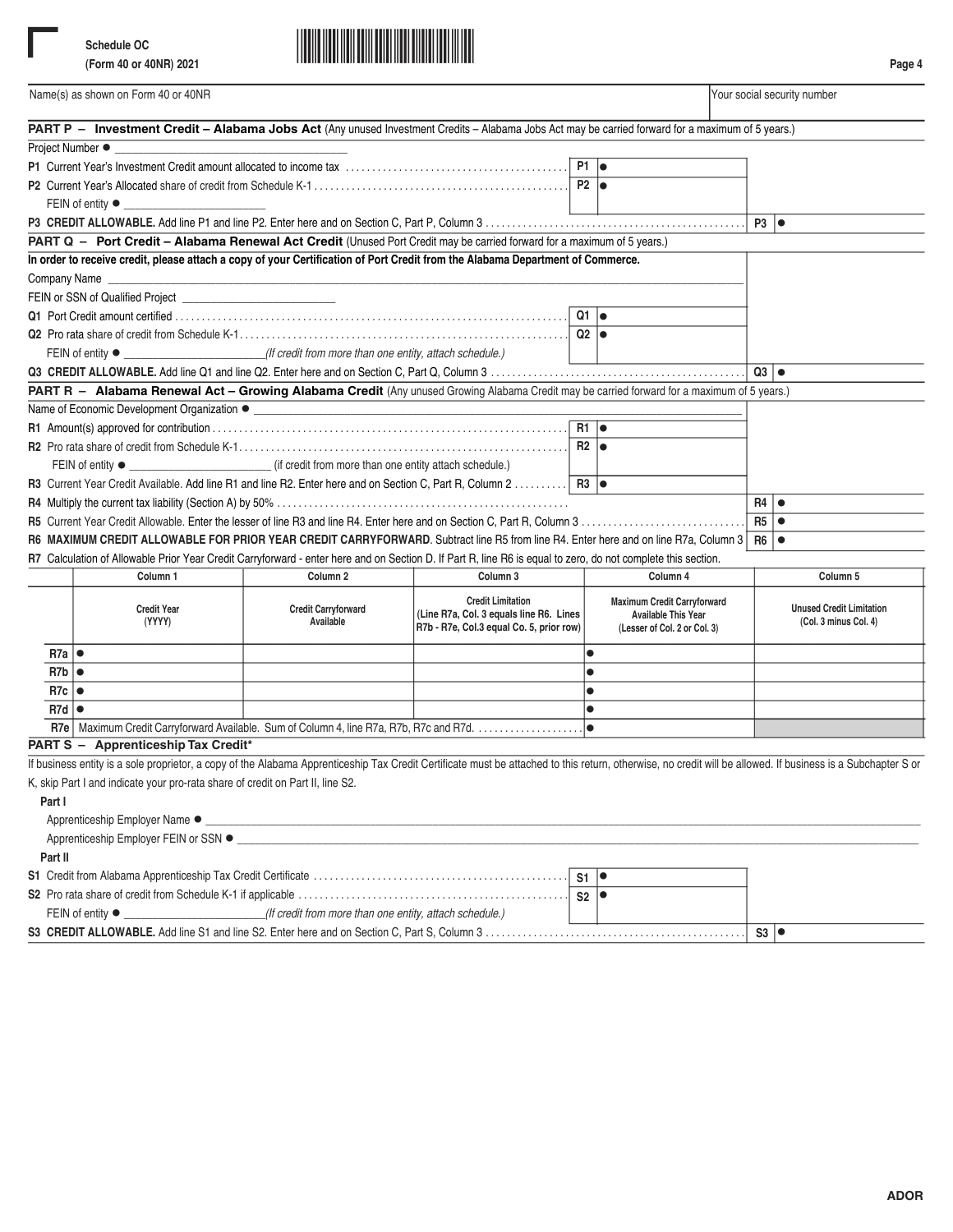

**Page 5**

|                                              |                             |                        | <b>PARTT</b> - 2017 Alabama Historic Rehabilitation Tax Credit <sup>*</sup> - For project numbers beginning with 2018 and forward. | T1 Amount of tax credit certificate issued by the Historic Tax Commission or Transfer Credit Certificate issued by the Department of Revenue for any project |  |  |
|----------------------------------------------|-----------------------------|------------------------|------------------------------------------------------------------------------------------------------------------------------------|--------------------------------------------------------------------------------------------------------------------------------------------------------------|--|--|
|                                              | placed in service this year |                        |                                                                                                                                    |                                                                                                                                                              |  |  |
|                                              | <b>Project Number</b>       | Date Placed In Service | <b>Credit Amount</b>                                                                                                               |                                                                                                                                                              |  |  |
| T1a                                          |                             |                        |                                                                                                                                    |                                                                                                                                                              |  |  |
| T1b                                          |                             |                        |                                                                                                                                    |                                                                                                                                                              |  |  |
| T1c                                          |                             |                        |                                                                                                                                    |                                                                                                                                                              |  |  |
|                                              |                             |                        |                                                                                                                                    |                                                                                                                                                              |  |  |
| PART U - Railroad Modernization Act of 2019* |                             |                        |                                                                                                                                    |                                                                                                                                                              |  |  |

**U1** Enter the amount of credit as reported on your Transfer Credit Certificate issued by the Department of Revenue. Enter here and on Section C, Part U, Column 3 . . . . . . . . . . . . . . . . . . . . . . . . . . . . . . . . . . . . . . . . . . . . . . . . . . . . . . . . . . . . . . . . . . . . . . . . . . . . . . . . . . . . . . . . . . . **PART V - Income Tax Capital Credit - You must attach Form KRCC and Schedule KRCC-I to your Alabama return. V1** Enter Capital Credit allowable from Schedule KRCC-I, Part III, line 5. Enter here and on Section C, Part V, Column 3 . . . . . . . . . . . . . . . . . . . . . . . . . . . . . . . . **U1** • **V1** •



**ADOR**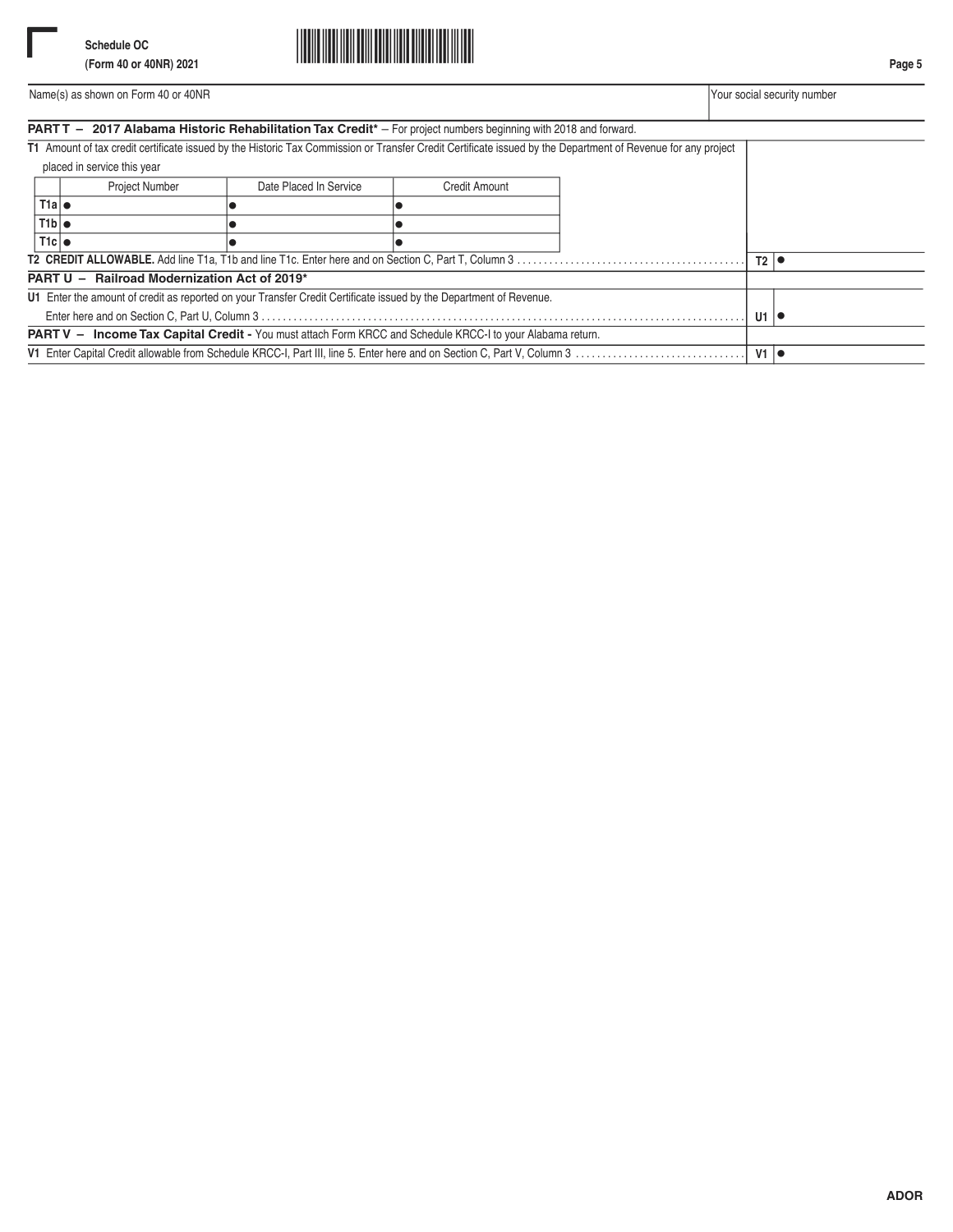

# **SECTION C Current Credit Summary**

Enter the tax liability from page 1, Section A of this form into Column 4 of the first row. In Column 2 and 3, enter applicable Credits if any from Section B of form. Repeat the steps that follow for each row. Subtract the Current Credit Allowable from the Tax Due to be Offset. If the Current Credit Allowable is greater than the Tax Due to be Offset, enter the amount from Column 4 in Column 5. If the Tax Due to be Offset is greater than Column 3, enter the Current Credit Allowable (Column 3) in Column 5 and enter the difference of Column 4 and Column 5 in Column 6 and proceed to the next available credit. For the remaining rows, use the preceding Balance of Tax Due from Column 6 as the Tax Due to be Offset in Column 4.

For the credit carryforward (Column 7) for Parts L, O and R, subtract any Current Credit Applied (Column 5) from the Current Credit Available (Column 2). For all other credit carryforwards, Column 7 equals the difference between Column 3 and Column 5.

| Column 1                                                                                                                 | Column 2                           | Column 3                           | Column 4                       | Column 5                         | Column 6                                       | Column 7               |
|--------------------------------------------------------------------------------------------------------------------------|------------------------------------|------------------------------------|--------------------------------|----------------------------------|------------------------------------------------|------------------------|
| Type of<br>Credit                                                                                                        | <b>Current Credit</b><br>Available | <b>Current Credit</b><br>Allowable | <b>Tax Due</b><br>to be Offset | <b>Current Credit</b><br>Applied | <b>Balance of Tax Due</b><br>(Col. 4 - Col. 5) | Credit<br>Carryforward |
| Part A · Credit for Taxes Paid to<br>Other State                                                                         |                                    | $\bullet$                          | $\bullet$                      | $\bullet$                        | $\bullet$                                      |                        |
| Part B · Alabama Enterprise Zone                                                                                         |                                    | $\bullet$                          | $\bullet$                      | $\bullet$                        | $\bullet$                                      |                        |
| Part C · Basic Skills Education<br>Credit                                                                                |                                    | $\bullet$                          | $\bullet$                      | $\bullet$                        | $\bullet$                                      |                        |
| Part D · Rural Physician Credit                                                                                          |                                    | $\bullet$                          | $\bullet$                      | $\bullet$                        | $\bullet$                                      |                        |
| Part E · Coal Credit                                                                                                     |                                    | $\bullet$                          | $\bullet$                      | $\bullet$                        | $\bullet$                                      |                        |
| Part F · Full Employment Act of<br>2011                                                                                  |                                    | $\bullet$                          | $\bullet$                      | $\bullet$                        | $\bullet$                                      |                        |
| Part G · Veterans Employment<br>Act - Employer Credit                                                                    |                                    | $\bullet$                          | $\bullet$                      | $\bullet$                        | $\bullet$                                      |                        |
| Part H · Veterans Employment<br>Act - Business Start-up Expense<br>Credit                                                |                                    | $\bullet$                          | $\bullet$                      | $\bullet$                        | $\bullet$                                      |                        |
| Part I · Credit for Taxes paid to<br>Foreign Country                                                                     |                                    | $\bullet$                          | $\bullet$                      | $\bullet$                        | $\bullet$                                      |                        |
| Part J · Qualified Irrigation Sys-<br>tem/Reservoir System Tax Credit                                                    |                                    | $\bullet$                          | $\bullet$                      | $\bullet$                        | $\bullet$                                      | $\bullet$              |
| Part K · Alabama Accountability<br>Tax Credit - School Transfer<br>Credit                                                |                                    | $\bullet$                          | $\bullet$                      | $\bullet$                        | $\bullet$                                      |                        |
| Part L · Alabama Accountability<br>Tax Credit - Scholarship Granting $\vert \bullet \vert$<br>Organization (SGO) portion |                                    | $\bullet$                          | $\bullet$                      | $\bullet$                        | $\bullet$                                      | $\bullet$              |
| Part M · Alabama Adoption Tax<br>Credit                                                                                  |                                    | $\bullet$                          | $\bullet$                      | $\bullet$                        | $\bullet$                                      |                        |
| Part N · 2013 Alabama Historic<br>Rehabilitation Tax Credit                                                              |                                    | $\bullet$                          | $\bullet$                      | $\bullet$                        | $\bullet$                                      | $\bullet$              |
| Part O · Career - Technical Dual<br><b>Enrollment Credit</b>                                                             | $\bullet$                          | $\bullet$                          | $\bullet$                      | $\bullet$                        | $\bullet$                                      | $\bullet$              |
| Part P · Investment Credit -<br>Alabama Jobs Act                                                                         |                                    | $\bullet$                          | $\bullet$                      | $\bullet$                        | $\bullet$                                      | $\bullet$              |
| Part Q · Port Credit - Alabama<br>Renewal Act                                                                            |                                    | 0                                  | $\bullet$                      | $\bullet$                        | $\bullet$                                      | $\bullet$              |
| <b>Part R</b> $\cdot$ Growing Alabama Credit $\bullet$                                                                   |                                    | $\bullet$                          | $\bullet$                      | 10                               | $\bullet$                                      | $\bullet$              |
| Part S · Apprenticeship Tax<br>Credit                                                                                    |                                    | $\bullet$                          | $\bullet$                      | $\bullet$                        | $\bullet$                                      |                        |
| Part T · 2017 Alabama Historic<br>Rehabilitation Tax Credit                                                              |                                    | $\bullet$                          | $\bullet$                      | $\bullet$                        | $\bullet$                                      |                        |
| Part U · Railroad Modernization<br>Act of 2019 Credit                                                                    |                                    | $\bullet$                          | $\bullet$                      | $\bullet$                        | $\bullet$                                      |                        |
| Part V · Income Tax Capital<br>Credit                                                                                    |                                    | $\bullet$                          | $\bullet$                      | 10                               | $\bullet$                                      |                        |
|                                                                                                                          |                                    |                                    |                                | 10                               |                                                |                        |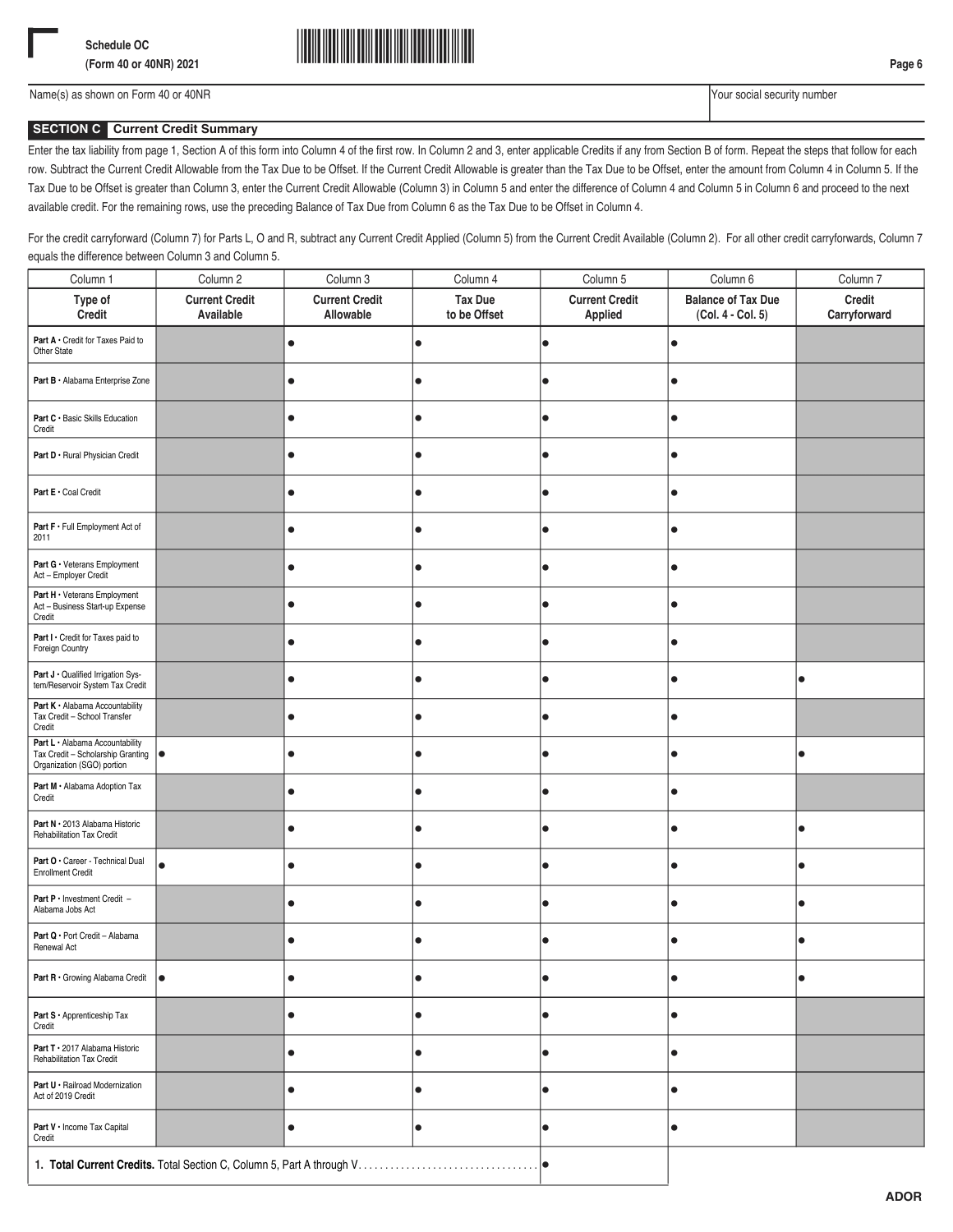

## **SECTION D Credit Carryforward Prior Years**

In Column C list any prior year credit carryforwards for application. In Column E enter the Balance of Tax Due from Section C, Column 6. If no Credits were taken in Section C, enter the tax liability from Section A of this form into the first row of Column E. Repeat the steps that follow for each carryforward: Subtract Column E from Column D. If the Column E is less than or equal to Column D, enter Column E in Column F and compute Column G (Column C – Column F). If the Column E is greater than Column D, enter Column D in Column F. For the remaining rows, use the preceding Column E minus Column F as the Balance of Tax Due in Column E. (See instructions for more details)

\*For the Alabama Accountability Tax Credit – Scholarship Granting Organization (SGO) portion, Career - Technical Dual Enrollment Credit and Growing Alabama Credit carryforward computation, the Allowable Carryforward Credit in Column D is limited to the Maximum Credit Carryforward Available This Year in Column 4 of Section B, Part L, Line L10, Section B, Part O, Line O9 and Section B, Part R, Line R7. All others Column D equals Column C.

|                  | Column A                                                                                                                                  | Column B                                     | Column <sub>C</sub>                     | Column D                                | Column E                            | Column <sub>F</sub>               | Column G                                                  |  |  |
|------------------|-------------------------------------------------------------------------------------------------------------------------------------------|----------------------------------------------|-----------------------------------------|-----------------------------------------|-------------------------------------|-----------------------------------|-----------------------------------------------------------|--|--|
|                  | Type of<br><b>Credit Carryforward</b>                                                                                                     | <b>Year Carryforward</b><br>Generated (YYYY) | <b>Available Carryforward</b><br>Credit | <b>Allowable Carryforward</b><br>Credit | <b>Balance of</b><br><b>Tax Due</b> | <b>Amount Used</b><br>this Period | <b>Remaining Unused</b><br>Carryforward (Col. C - Col. F) |  |  |
| 1.  <sub>•</sub> |                                                                                                                                           |                                              |                                         | lo                                      |                                     | $\bullet$                         | $\bullet$                                                 |  |  |
| 2.               |                                                                                                                                           |                                              |                                         | ٠                                       |                                     |                                   |                                                           |  |  |
| 3.               |                                                                                                                                           |                                              |                                         |                                         |                                     |                                   |                                                           |  |  |
|                  | 4.   ●                                                                                                                                    |                                              |                                         |                                         |                                     |                                   |                                                           |  |  |
| 5.               | I۰                                                                                                                                        |                                              |                                         |                                         |                                     |                                   |                                                           |  |  |
| 6.               | I۰                                                                                                                                        |                                              |                                         |                                         |                                     |                                   |                                                           |  |  |
| $7.1\bullet$     |                                                                                                                                           |                                              |                                         |                                         |                                     |                                   |                                                           |  |  |
| 8.               |                                                                                                                                           |                                              |                                         |                                         |                                     |                                   |                                                           |  |  |
| 9.  <sub>•</sub> |                                                                                                                                           |                                              |                                         |                                         |                                     |                                   |                                                           |  |  |
| 10.              |                                                                                                                                           |                                              |                                         |                                         |                                     |                                   |                                                           |  |  |
| 11.              |                                                                                                                                           |                                              |                                         |                                         |                                     |                                   |                                                           |  |  |
| 12.              |                                                                                                                                           |                                              |                                         |                                         |                                     |                                   |                                                           |  |  |
| 13.              |                                                                                                                                           |                                              |                                         |                                         |                                     |                                   |                                                           |  |  |
| 14.              |                                                                                                                                           |                                              |                                         |                                         |                                     |                                   |                                                           |  |  |
| 15.              |                                                                                                                                           |                                              |                                         |                                         |                                     |                                   |                                                           |  |  |
| 16.              |                                                                                                                                           |                                              |                                         |                                         |                                     |                                   |                                                           |  |  |
| 17.              |                                                                                                                                           |                                              |                                         |                                         |                                     |                                   |                                                           |  |  |
| 18.              |                                                                                                                                           |                                              |                                         |                                         |                                     |                                   |                                                           |  |  |
| 19.              |                                                                                                                                           |                                              |                                         |                                         |                                     |                                   |                                                           |  |  |
| 20.              |                                                                                                                                           |                                              |                                         |                                         |                                     | $\bullet$                         |                                                           |  |  |
|                  |                                                                                                                                           |                                              |                                         |                                         |                                     | $\bullet$                         |                                                           |  |  |
|                  | <b>SECTION E</b> Net Tax Due Computation                                                                                                  |                                              |                                         |                                         |                                     |                                   |                                                           |  |  |
|                  |                                                                                                                                           |                                              |                                         |                                         |                                     | E1 lo                             |                                                           |  |  |
|                  |                                                                                                                                           |                                              |                                         |                                         |                                     |                                   |                                                           |  |  |
|                  |                                                                                                                                           |                                              |                                         |                                         |                                     |                                   |                                                           |  |  |
|                  |                                                                                                                                           |                                              |                                         |                                         |                                     | $E4$ $\bullet$                    |                                                           |  |  |
|                  |                                                                                                                                           |                                              |                                         |                                         |                                     | $E5$ $\bullet$                    |                                                           |  |  |
|                  | <b>SECTION F</b> Total Refundable Credits                                                                                                 |                                              |                                         |                                         |                                     |                                   |                                                           |  |  |
|                  | F1 Alabama Accountability Tax Credit - School Transfer Credit. Subtract Section C, Part K, Column 5                                       |                                              |                                         |                                         | $F1$ $\bullet$                      |                                   |                                                           |  |  |
|                  |                                                                                                                                           |                                              |                                         |                                         |                                     |                                   |                                                           |  |  |
|                  | F2 Alabama Adoption Tax Credit. Subtract Section C, Part M, Column 5 from Section C, Part M, Column 3<br>$F2   \bullet$                   |                                              |                                         |                                         |                                     |                                   |                                                           |  |  |
|                  | F3 2017 Alabama Historic Rehabilitation Tax Credit. Subtract Section C, Part T, Column 5 from Section, C,<br>$F3$ $\bullet$               |                                              |                                         |                                         |                                     |                                   |                                                           |  |  |
|                  |                                                                                                                                           |                                              |                                         |                                         |                                     |                                   |                                                           |  |  |
|                  | F4 Total Refundable Credits. Add lines F1, F2 and F3. Enter the results here and on Page 1, line 25 of your return (Form 40 or Form 40NR) |                                              |                                         |                                         |                                     | F4                                |                                                           |  |  |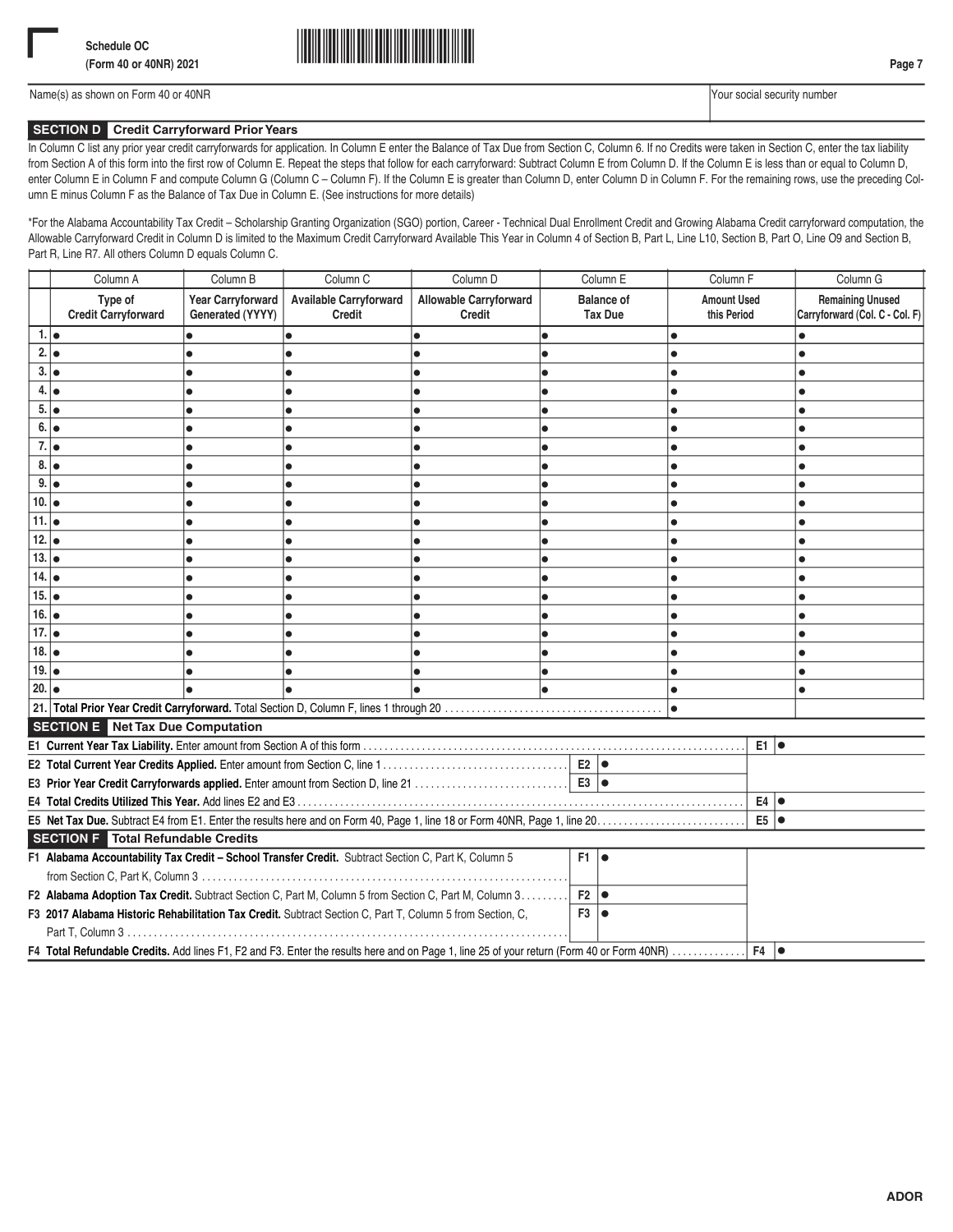*Use this schedule to compute credits available on the Individual Income Tax Return.*

### **What's New**

Individual taxpayers must apply through My Alabama Taxes (MAT) at www.myalabamataxes.alabama.gov and receive approval before certain credits are claimed on Schedule OC. Once logged into MAT, a taxpayer will need to select "Individual Income Tax" as their account type, then select "Submit a Credit Claim" from the "I Want To" menu on the right margin of the page and follow a short series of instructions/steps to claim a credit. Any supporting documentation for the credit claim is required to be attached in MAT. The process of "Submitting a Claim" through MAT must be completed to allow the recipients a credit claim. Taxpayers needing assistance with reserving a tax credit may call (334) 353-9770 or (334) 353-0602.

## **SECTION A – Current Tax Period Liability**

Enter tax amount from Form 40, page 1, line 17 or Form 40NR, page 1, line 19.

## **SECTION B – Current Year Credits**

**\* The Individual Credits must be submitted and approved through My Alabama Taxes (MAT) before completion of the Schedule OC.**

## **Part A – Credit for Taxes Paid to Other States (Form 40 Only)**

This credit is provided to prevent the double taxation of income and is only available to legal residents of Alabama filing Form 40 who have income from sources outside of Alabama that is being taxed by Alabama and another state (or territory of the United States) in the same tax year. Residents of Alabama for only a part of the tax year can claim this credit only if the returns filed with Alabama and the other state cover the same periods. In order to claim this credit, you must complete the Schedule CR, this section and attach a copy of other state's return or W-2G's if the taxing state does not allow a return to be filed for gambling winnings. (For more instruction see Form 40 Tax Booklet)

**NOTE:** Residents that worked and received income/wages from a state that doesn't have income tax will not be eligible for the credit for taxes paid to another state.

- A1. Sum of Alabama Adjusted Gross Income Attributable to all other States from Schedule CR, line 26.
- A2. Alabama Adjusted Gross Income from Form 40, page 1, line 10.
- A3. Total Other States' % of Alabama AGI (Divide line A1 by line A2).
- A4. Multiply the current tax liability (Section A) by line A3.
- A5. Enter line 27 from Schedule CR.
- A6. Credit Allowable (Enter smaller of lines A4 or A5). Enter here and on Section C, Part A, Column 3.

## **Part B – Alabama Enterprise Zone Credit or Exemption**

This credit is available to corporations, partnerships, and proprietorships that locate or expand within a designated enterprise zone as approved by the Alabama Department of Economic and Community Affairs. It was designed to stimulate business and industrial growth in depressed areas of the state. These tax incentives were enacted by Act No. 87-573 of the Alabama Legislature and were signed into law on July 22, 1987 as the "Alabama Enterprise Zone Act."

In order to qualify for the tax credits, a business must be located within a designated zone as approved by the Alabama Department of Economic and Community Affairs.

If a credit is earned by a partnership or S corporation, the credit will be distributed to each partner or shareholder based on the percentage of ownership. The partnership or S corporation should advise each partner or shareholder of the amount of his/her income subject to this credit.

For further information regarding the "Alabama Enterprise Zone Act" and the necessary forms to claim this credit, you should contact:

**Alabama Department of Economic and Community Affairs Development Division 401 Adams Avenue P. O. Box 5690 Montgomery, AL 36103-5690 Phone (334) 242-8672 or Alabama Department of Revenue P.O. Box 327410 Montgomery, AL 36132-7410 Phone (334) 242-1170**

B1. Enter amount from Schedule EZK1, Part II, page 2, line 13, or Schedule EZ, Part IV, page 2, line 13. Enter here and on Section C, Part B, Column 3.

### **Part C – Basic Skills Education Credit**

This credit is available to resident and nonresident employers who provide basic skills education programs approved by the Alabama Department of Education to employees. Expenses incurred for or relating to instructors, materials, or equipment used in the qualifying program, or for supplies, textbooks, or salaries, including compensation paid to employees while participating in the basic skills program may be used in calculating the credit. The credit will equal 20 percent of the actual costs of education limited to the amount of the employer's income tax liability. A credit will not be allowed for employers receiving reimbursement for any cost of the education.

- C1. Enter the Certification Number assigned by the Department of Education.
- C2. Enter the name of the employer/firm sponsoring the education program.
- C3. Enter the name of the approved provider.
- C4. Mark the appropriate box to indicate whether all participants for whom you are claiming a tax credit, were continuously employed by you for at least 16 weeks.
- C5. If the box on line 4 is marked "yes", mark the appropriate box to indicate if employee(s) for whom you are claiming a tax credit work at least 24 hours each week.
- C6. If the box on line 4 and 5 is marked "yes", enter the total expenses available for credit.
- C7. CREDIT ALLOWABLE. Multiply line C6 by 20% (.20). Enter here and on Section C, Part C, Column 3.

### **Part D – Rural Physician Credit**

This credit is available to licensed physicians who practice and reside in a small or rural Alabama community of less than 25,000 residents with admission privileges to a small or rural hospital having an emergency room. Under the terms of this credit a "small or rural hospital" is defined as an acute care hospital with less than 105 beds, located more than 20 miles from another acute care facility, or which receives Medicare rural reimbursement from the federal government. The amount of this credit is \$5,000.00 per year and may be claimed for not more than five consecutive tax years. No credit will be allowed to physicians meeting the requirements on or before May 5, 1993 nor to a physician having previously practiced within a rural community unless he/she returns to such practice after having practiced in a large or urban community for at least three years.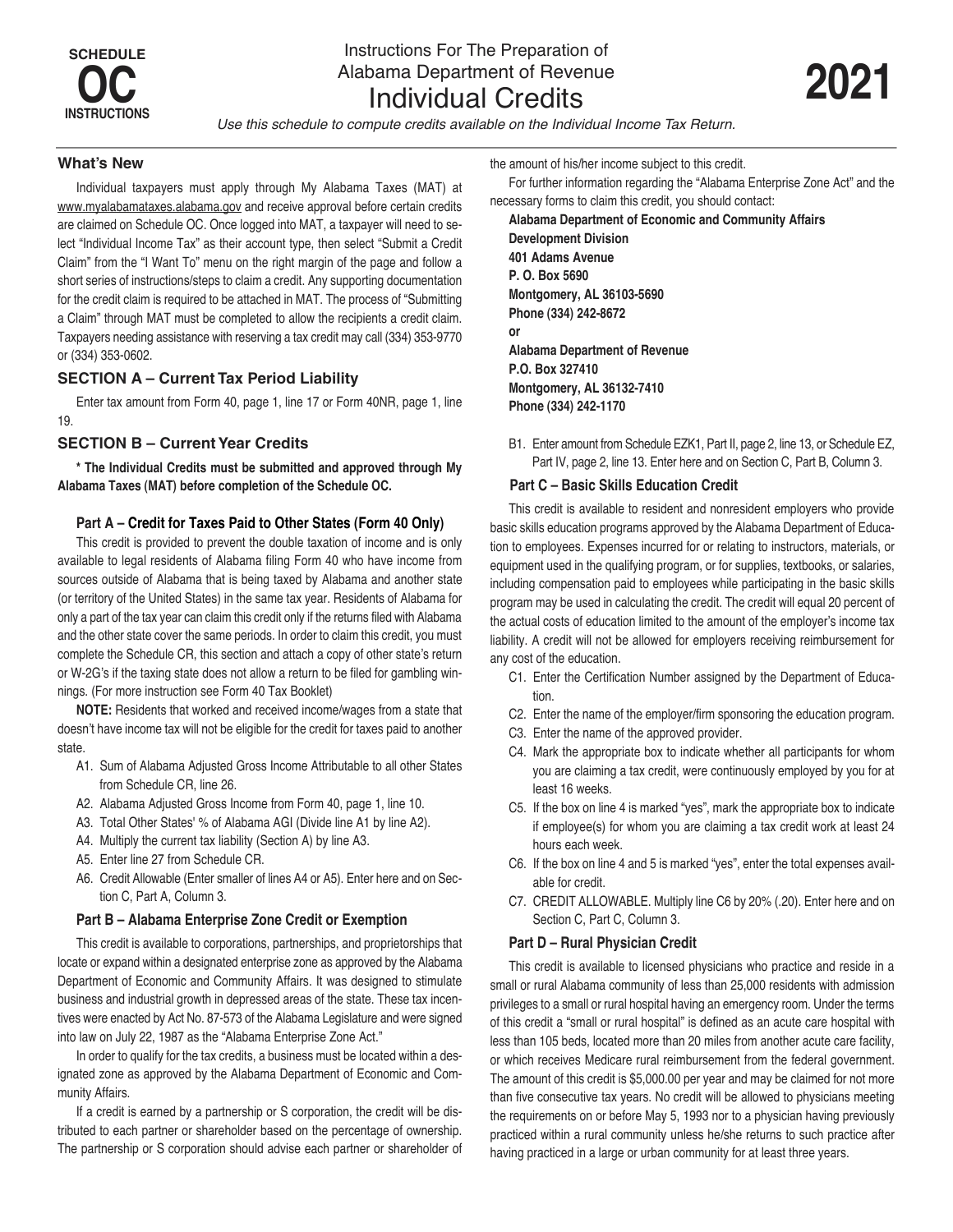- D1. Name of hospital and community where you live and provide medical services.
- D2. Maximum Rural Physician Credit. Qualifying Physicians, enter \$5,000. If Married Filing Jointly (MFJ) and both spouses qualify for Rural Physician Credit, enter \$10,000.
- D3. CREDIT ALLOWABLE. Enter the amount from line D2. Enter here and on Section C, Part D, Column 3.

### **Part E – Coal Credit\***

For the tax years beginning on and after January 1, 1995, every corporation, whether a "subchapter S" corporation, as defined by the 1995 Internal Revenue Code, or not, foreign or domestic, that is doing business in Alabama, as a producer of coal mined in Alabama, shall be allowed a credit against the tax imposed by Section 40-18-2, in the amount of one dollar (\$1) per ton of increased production of coal over the previous year's production of coal as set out herein below. Such tax credit shall be based on coal produced after January 1, 1995, provided the coal was mined in Alabama as certified by the producer of the coal. The amount of the total credit in any one year shall be based on the number of tons of Alabama coal produced by the corporation in the year which exceeds the number of tons of Alabama coal produced by the corporation in calendar year 1994. In the event a corporation did not produce Alabama coal during calendar year 1994, such corporation must establish a base year by producing Alabama coal for 12 consecutive months. Thereafter, such corporation shall be eligible for the tax credit as specified herein above over the base year production. (Acts 1995, No. 95-239, p. 403, §1.) The credit is required to be submitted through MAT.

**NOTE:** If the credit you are claiming is from a Partnership or S Corporation, do not submit the credit claim through MAT. The credit claim will be submitted by the Partnership or S Corporation.

### **Part F – Full Employment Act of 2011 Credit\***

This credit is available to a small business that creates new jobs paying more than ten dollars (\$10) per hour. A small business is defined as a business existing on January 1, 2011 that employs 50 or fewer employees. The credit shall equal \$1,000.00 for each qualifying new employee. The credit is available in the tax year during which the employee has completed 12 months of consecutive employment. The employer must have a net increase in the total number of full time employees in Alabama on the last date of each tax year during which employees are hired for which the employer claims a credit, over the number employed in Alabama as of the last day of the tax year immediately preceding the first employment year. The increase must equal or exceed the number of newly hired employees for which a credit is sought by one employee for each newly hired employee for whom a credit is being sought for the current year, plus one employee for all employees for whom credits were claimed in prior years. The credit is required to be submitted through MAT.

**NOTE:** If the credit you are claiming is from a Partnership or S Corporation, do not submit the credit claim through MAT. The credit claim will be submitted by the Partnership or S Corporation.

- F1. Enter the number of full time employees on 12-31-2020.
- F2. Enter the number of full time employees on 12-31-2019.
- F3. Subtract F2 from line F1.
- F4. Enter the number of qualifying employees included in the number on F3 that completed their first 12 months of service in 2021 .
- F5. Multiply line F4 by \$1,000.
- F6. Enter pro rata share of credit from Schedule K-1 and FEIN of entity. If credit from more than one entity, attach schedule.
- F7. CREDIT ALLOWABLE. Add line F5 and line F6. Enter here and on Section C, Part F, Column 3.

#### **Part G – Veterans Employment Act - Employer's Credit\***

This credit is available to a business that meets the requirements of the Full Employment Act of 2011 that hires resident unemployed veterans or combat veterans for a full-time position paying at a minimum \$14 per hour. The credit is \$2,000 per qualifying hire and is available in the tax year during which the employee has completed 12 months of consecutive employment. An employer cannot take this credit for any employee who claims a start-up expense credit for themselves allowed under the Veterans Employment Act (formerly Heroes For Hire Credit) Business Start-up Expense Credit. The credit is required to be submitted through MAT.

**NOTE:** If the credit you are claiming is from a Partnership or S Corporation, do not submit the credit claim through MAT. The credit claim will be submitted by the Partnership or S Corporation.

- G1. Number of unemployed veterans included in Part F, line F4.
- G2. Multiply line G1 by \$2,000.00.
- G3. Enter pro rata share of credit from Schedule K-1 and FEIN of entity. If credit from more than one entity, attach schedule.
- G4. CREDIT ALLOWABLE. Add line G2 and line G3. Enter here and on Section C, Part G, Column 3.

## **Part H – Veterans Employment Act - Business Startup Expense Credit\***

This credit is available to recently deployed and now discharged unemployed veterans who start their own business. To qualify the business must have a start date after April 2, 2012. The one-time credit is nonrefundable and can be applied against the income tax liability in an amount up to \$2,000. The recently deployed unemployed veteran must hold at least a 50 percent ownership interest in the business, which must be located in Alabama and show a net profit of at least \$3,000 for the year in which the credit is taken. The recently deployed unemployed veteran is not allowed to claim this credit for themselves if an employer has claimed a hire credit for him or her under the Veterans Employment Act (formerly Heroes For Hire Credit) shown above in Part F. The credit is required to be submitted through MAT.

**NOTE:** If the credit you are claiming is from a Partnership or S Corporation, do not submit the credit claim through MAT. The credit claim will be submitted by the Partnership or S Corporation.

- H1. Name and business ID number.
- H2. Enter total amount of business start-up expenses.
- H3. Maximum credit.
- H4. Enter the lesser of line H2 or line H3.
- H5. Enter pro rata share of credit from Schedule K-1 and FEIN of entity. If credit from more than one entity, attach schedule.
- H6. CREDIT ALLOWABLE. Add line H4 and line H5. Enter here and on Section C, Part H, Column 3.

### **Part I – Credit for Taxes paid to a Foreign Country (For Form 40 Only)**

This credit is only allowed to resident individual owners of Subchapter K entities, Alabama S corporations, and resident beneficiaries of an estate or trust on their proportionate share of the entity's tax paid or accrued on foreign income. This credit does not apply to wages or any other type of income earned in a foreign country. The amount of the credit allowable is 50 percent of the taxpayer's proportionate share of the income taxes paid or accrued to a foreign country by the entity or the tax using Alabama tax rates on the taxpayer's proportionate share of the entity's income derived from the foreign country whichever is less.

- I1. Enter S Corporation/Partnership/Estate/Trust name.
- I2. Enter FEIN.
- I3. Enter name of country income earned in.
- I4. Your pro rata share in entity.
- I5. Pro rata share of income from foreign operations.
- I6. Alabama tax imposed on pro rata share of income from foreign operations (line I5).
- I7. Pro rata share of tax due the foreign country as shown on that country's tax return.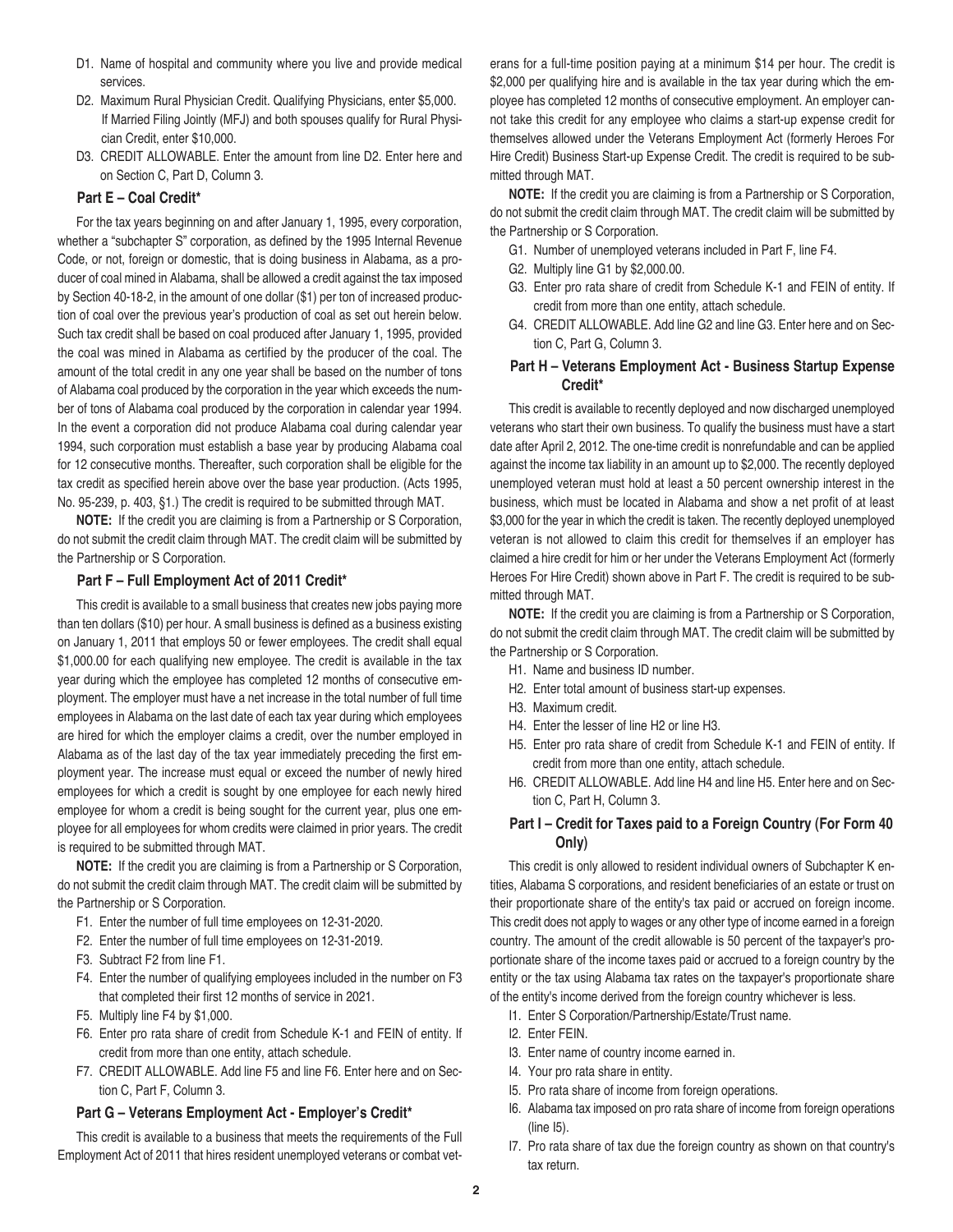- I8. Multiply I7 by 50% (.50).
- I9. CREDIT ALLOWABLE. Enter the lesser of line I6 or line I8. Enter here and on Section C, Part I, Column 3.

## **Part J – Qualified Irrigation System/Reservoir System Tax Credit\***

This credit is available to any agricultural trade or business described in the 2007 North American Industry Classification System, Sector 11. This credit is used to offset costs associated with the purchase and installation of any qualified irrigation equipment and any conversion costs related to the conversion of irrigation equipment from fuel to electricity or the cost of constructing a qualified reservoir. Taxpayers can either take a credit for an irrigation system or a reservoir but not both. This credit is taken in the year the system is placed in service. The credit shall not exceed the taxpayer's liability computed without regard to the credit. Any remaining credit not utilized in the year placed in service may be carried forward for up to 5 years. For tax years 2012-2017, there is a one-time, one-purchase credit equal to 20 percent of the costs not to exceed \$10,000. For tax years 2018- 2022, there is a one-time, one-purchase credit equal to 20 percent of the costs not to exceed \$10,000 or 10 percent of the costs not to exceed \$50,000, whichever is greater. Qualified irrigation equipment is any equipment used by an agricultural trade or business in irrigation systems, including but not limited to equipment used to construct irrigation systems and water wells. A qualified reservoir is an off-stream upland reservoir used as a source of water for irrigation by an agricultural trade or business. MAT approval is required to claim this credit. If the credit you are claiming is from a Partnership or S Corporation, do not submit the credit claim through MAT. The credit claim will be submitted by the Partnership or S Corporation.

(Any unused Qualified Irrigation System/Reservoir System Tax Credit may be carried forward for a maximum of 5 years).

Type of Credit: Select either the purchase or conversion of irrigation system checkbox or the construction of reservoir checkbox. You cannot select both. However, the pro-rata share of credit checkbox can be selected in addition to either.

- J1. Enter purchase cost and installation costs of irrigation system.
- J2. Enter conversion costs to convert from fuel to electricity.
- J3. Add lines J1 and J2.
- J4. Multiply line J3 by 20% (.20) not to exceed \$10,000.
- J5. Multiply line J3 by 10% (.10) not to exceed \$50,000.
- J6. Enter the greater of line J4 or line J5.
- J7. Enter cost of qualified reservoir construction.
- J8. Multiply line J7 by 20% (.20) not to exceed \$10,000.
- J9. Multiply line J7 by 10% (.10) not to exceed \$50,000.
- J10. Enter the greater of line J8 or line J9.
- J11. Enter the amount from either line J6 or line J10, but not both.
- J12. Enter pro rata share of credit from Schedule K-1 and FEIN of entity.
- J13. Maximum credit allowable. Add line J11 and line J12. Enter here and on Section C, Part J, Column 3

## **Part K – Alabama Accountability Tax Credit – School Transfer Credit**

This credit is available to taxpayers who transfer their child from a failing public school to a nonfailing public school or nonpublic school. The amount of the credit is the lesser of 80 percent of the average annual state cost attendance for a public K-12 student during the applicable tax year or the actual cost of attending a nonfailing public school or nonpublic school. For more information go to www.revenue.alabama.gov. Schedule AATC must be completed.

- K1. Enter total cost of attending nonfailing public school or nonpublic school from Schedule AATC, Line 37. Enter here and on Section C, Part K, Column 3.
- **Part L – Alabama Accountability Act Credit Scholarship Granting Organization (SGO) portion**

This credit is available to taxpayers who make a contribution to an approved scholarship granting organization. The credit is the amount contributed to the scholarship granting organization for educational scholarships during the taxable year for which the credit is claimed up to 50 percent of the tax liability of the taxpayer not to exceed \$50,000 per taxpayer or married couple filing jointly. For more information go to www.revenue.alabama.gov.

(Any unused Alabama Accountability Act Credit - Scholarship Granting Organization (SGO) portion may be carried forward for a maximum of 3 years).

- L1. Enter name of Scholarship Granting Organization.
- L2. Enter address of Scholarship Granting Organization.
- L3. Enter amount contributed for scholarship(s).
- L4. Enter pro rata share of credit from Schedule K-1 and FEIN of entity. If credit from more than one entity, attach schedule.
- L5. Current Year Credit Available. Add L3 and L4. Enter here and on Section C, Part L, Column 2.
- L6. Multiply the current tax liability (Section A) by 50% (.50).
- L7. Maximum credit allowable for current year contribution.
- L8. Current Year Credit Allowable. Enter the lesser of line L5, L6 or L7. Enter here and on Section C, Part L, Column 3.
- L9. MAXIMUM CREDIT ALLOWABLE FOR PRIOR YEAR CREDIT CARRY-FORWARD. Subtract L8 from L6. Enter here and on line L10a, Column 3.
- L10. Calculation of Allowable Prior Year Credit Carryforward enter here and on Section D. If Part L, line L9 is equal to zero, do not complete this section.
- Column 1. Enter the credit year of the carryforward.
- Column 2. Enter the amount of Credit Carryforward Available.
- Column 3. Enter the Credit Limitation. Line L10a, Column 3 equals line L9. Lines L10b, L10c, & L10d, Column 3 equals Column 5 of the prior row.
- Column 4. Enter the Maximum Credit Carryforward Available This Year. Lesser of Column 2 or Column 3. This amount is also entered on Section D, Column D for credit carryforward listed.
- Column 5. Enter the Unused Credit Limitation. Column 3 minus Column 4.
- Line L10d. Maximum Credit Carryforward Available. Sum of Column 4, line L10a, L10b, and L10c.

### **Part M – Alabama Adoption Tax Credit**

Taxpayers that reside in Alabama can take a tax credit of \$1,000 for a private adoption or the adoption of a qualified foster child. To qualify for an adoption through a private agency the adoptive parent(s) must reside in Alabama. To qualify for an adoption of a foster child the foster child must be in the permanent legal custody of the Alabama Department of Human Resources. Schedule AAC must be completed.

- M1. Enter total number of children adopted from Schedule AAC, Part II, line 1.
- M2. Allowable credit per child.
- M3. CREDIT ALLOWABLE. Multiply line M1 by line M2. Enter here and on Section C, Part M, Column 3.

### **Part N – 2013 Alabama Historic Rehabilitation Tax Credit\***

Act Number 2014-452 amends Act 2013-241. The act provides an income tax credit against the tax liability of the taxpayer for the rehabilitation, preservation, and development of historic structures. The credit is equal to 25% of the qualified rehabilitation expenditures for certified historic structures. The act also provides a tax credit equal to 10% of the qualified rehabilitation expenditures for qualified pre-1936 non-historic structures. No tax credit claimed for any certified rehabilitation may exceed \$5,000,000 for all allowable property types except a certified historic residential structure, and \$50,000 for a certified historic residential structure. The entire credit may be claimed by the taxpayer in the taxable year in which the certified rehabilitation is placed in service. This credit is not refundable, but any unused portion of the credit may be carried forward for up to 10 additional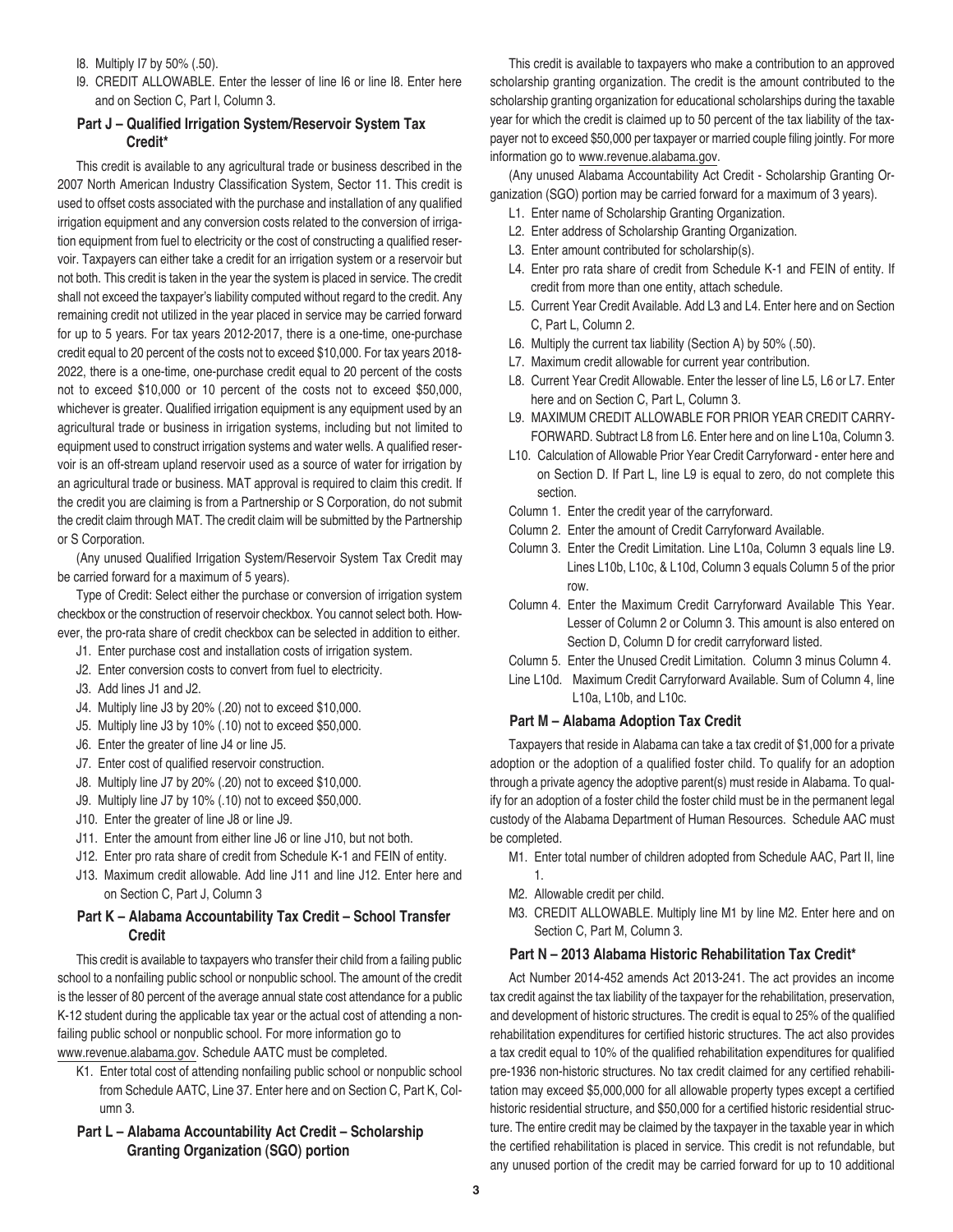tax years. The credit is required to be submitted through MAT.

A copy of the Tax Credit Certificate, Transfer Tax Credit Certificate or Recipient Tax Credit Certificate must be attached to the return. Subchapter K and S members or partners must attach the Recipient Tax Credit Certificate received from the passthrough entity. If this information is not attached, no credit will be allowed.

(Any unused 2013 Alabama Historic Rehabilitation Tax Credit may be carried forward for a maximum of 10 years).

- N1. Enter the project number, date placed in service and amount of tax credit certificate issued by the Historic Tax Commission for any project placed in service this year.
- N2. Total Credit Add lines N1a, N1b and N1c.
- N3. Enter pro rata share of credit from Schedule K-1 and FEIN of entity.
- N4. CREDIT ALLOWABLE. Add line N2 and line N3. Enter here and on Section C, Part N, Column 3.

### **Part O – Career – Technical Dual Enrollment Credit**

Sections 16-60-350 through 16-60-354, Code of Alabama 1975 provides an income tax credit, equal to 50 percent of contributions, to entities that make contributions for qualifying educational expenses directly associated with the Career-Technical Dual Enrollment Program as defined by the State Board of Education for tax years beginning January 1, 2015. Such credit shall not exceed an amount greater that 50 percent of the taxpayer's total Alabama income tax liability and in no case more than \$500,000 for any given tax year.

A copy of the Department of Post-Secondary Education Tax Credit must be attached to this return. If the certification is not attached, no credit will be allowed.

(Any unused Career – Technical Dual Enrollment Credit may be carried forward for a maximum of 3 years).

- O1. Enter amount contributed this year (Department of Post-Secondary Education Tax Credit Certificate).
- O2. Enter amount of current credit Multiply line O1 by .50.
- O3. Enter pro rata share of credit from Schedule K-1 and FEIN of entity.
- O4. Current Year Credit Available. Add Lines O2 and O3. Enter here and on Section C, Part O, Column 2.
- O5. Multiply the current tax liability (Section A) by 50% (.50).
- O7. Current Year Credit Allowable. Enter the Lessor of O4, O5 or O6. Enter here and on Section C, Part O, Column 3.
- O8. MAXIMUM CREDIT ALLOWABLE FOR PRIOR YEAR CREDIT CAR-RYFORWARD. Subtract line O7 from line O5. Enter here and on line O9a, Column 3.
- O9. Calculation of Allowable Prior Year Credit Carryforward enter here and on Section D. If Part O, line O8 is equal to zero, do not complete this section.
- Column 1. Enter the credit year of the carryforward.
- Column 2. Enter the amount of Credit Carryforward Available.
- Column 3. Enter the Credit Limitation. Line O9a, Column 3 equals line O8. Lines O9b and O9c, Column 3 equals Column 5 of the prior row.
- Column 4. Enter the Maximum Credit Carryforward Available This Year. Lesser of Column 2 or Column 3.This amount is also entered on Section D, Column D for credit carryforward listed.
- Column 5. Enter the Unused Credit Limitation. Column 3 minus Column 4.
- Line O9d. Maximum Credit Carryforward Available. Sum of Column 4, line O9a, O9b, and O9c.

#### **Part P – Investment Credit - Alabama Jobs Act**

Act Number 2021-2 and Section 40-18-376 provide for an investment credit to certain businesses for approved projects that create new jobs in Alabama. The credit is an amount of 1.5 percent of a qualified capital investment annually, for a period of 10 years to be applied against the income tax, estimated income taxes, the financial institution excise tax, or the insurance premium tax, with additional offsets of utility gross receipts, utility service use taxes and certain state license

taxes. The investment credit, provided for by the Alabama Jobs Act, may be claimed as a credit against taxes paid with a carryforward for earned but unused amounts to the extent allowed in the project agreement. Any unused portion of this credit may be carried forward for up to five years. The approval of this credit is managed through the Department of Commerce.

If business entity is a sole proprietor, a copy of the certification must be attached, otherwise, no credit will be allowed. If business entity is a Subchapter S or K, skip line P1 and indicate your annual allocated amount on line P2.

(Any unused Investment Credit - Alabama Jobs Act may be carried forward for a maximum of 5 years).

Enter the Project Number.

- P1. Enter the Current Year's Investment Credit amount from Annual Investment Tax Credit Certificate.
- P2. Enter Current Year's allocated share of credit from Schedule K-1 and FEIN of entity.
- P3. CREDIT ALLOWABLE. Add line P1 and line P2. Enter here and on Section C, Part P, Column 3.

### **Part Q – Alabama Renewal Act Credit – Port Credit**

Section 40-18-403 provides an income tax credit in an amount equal to \$50 per TEU, \$3 per net ton, or \$0.04 per kilogram for air freight multiplied by the port user's cargo volume in the 12 month period for which the commission has granted approval for the port user to claim the port credit minus the port users base cargo volume. The port credit shall only be available to the extent that a port facility user ships more than 105 percent of its cargo volume from the 12 month period immediately preceding the port facility user's application. The port credit shall only be available to the extent a port facility user ships more than 10 TEUs, for cargo measured by TEU, more than 75 net tons, for cargo measured by net ton, or more than 15,000 kilograms for air cargo measured by kilograms. This credit is not refundable, but any unused portion of the credit may be carried forward for up to 5 additional tax years.

A copy of your Certification of Port Credit from the Alabama Department of Commerce must be attached to this return. If the certification is not attached, no credit will be allowed.

- Enter Company Name and FEIN or SSN of Qualified Project.
- Q1. Enter Port Credit amount certified.
- Q2. Enter pro rata share of credit from Schedule K-1 and FEIN of entity. If credit from more than one entity, attach schedule.
- Q3. CREDIT ALLOWABLE. Add line Q1 and line Q2. Enter here and on Section C, Part Q, Column 3.

## **Part R – Alabama Renewal Act Credit – Growing Alabama Credit**

Section 40-18-413 of the Code of Alabama 1975 provides for a tax credit to Alabama income taxpayers who make contributions to Economic Development Organizations (EDO) for approved qualifying projects. Taxpayers donating to EDOs for approved projects receive an Alabama income tax credit equal to their donation.

The Alabama Department of Commerce is the administering agency for the Growing Alabama Credit. All inquiries regarding eligibility and qualifications for prospective projects should be addressed to incentives@commerce.alabama.gov or 334-242-0400.

(Any unused Alabama Renewal Act – Growing Alabama Credit may be carried forward for a maximum of 5 years).

Enter name of Economic Development Organization.

- R1. Amount(s) contributed to above organization this year.
- R2. Enter pro rata share of credit from Schedule K-1 and FEIN of entity.
- R3. Current Year Credit Available. Add line R1 and line R2. Enter here and on Section C, Part R, Column 2.
- R4. Multiply the current tax liability (Section A) by 50%.
- R5. Current Year Credit Allowable. Enter the lesser of line R3 and line R4. Enter here and on Section C, Part R, Column 3.